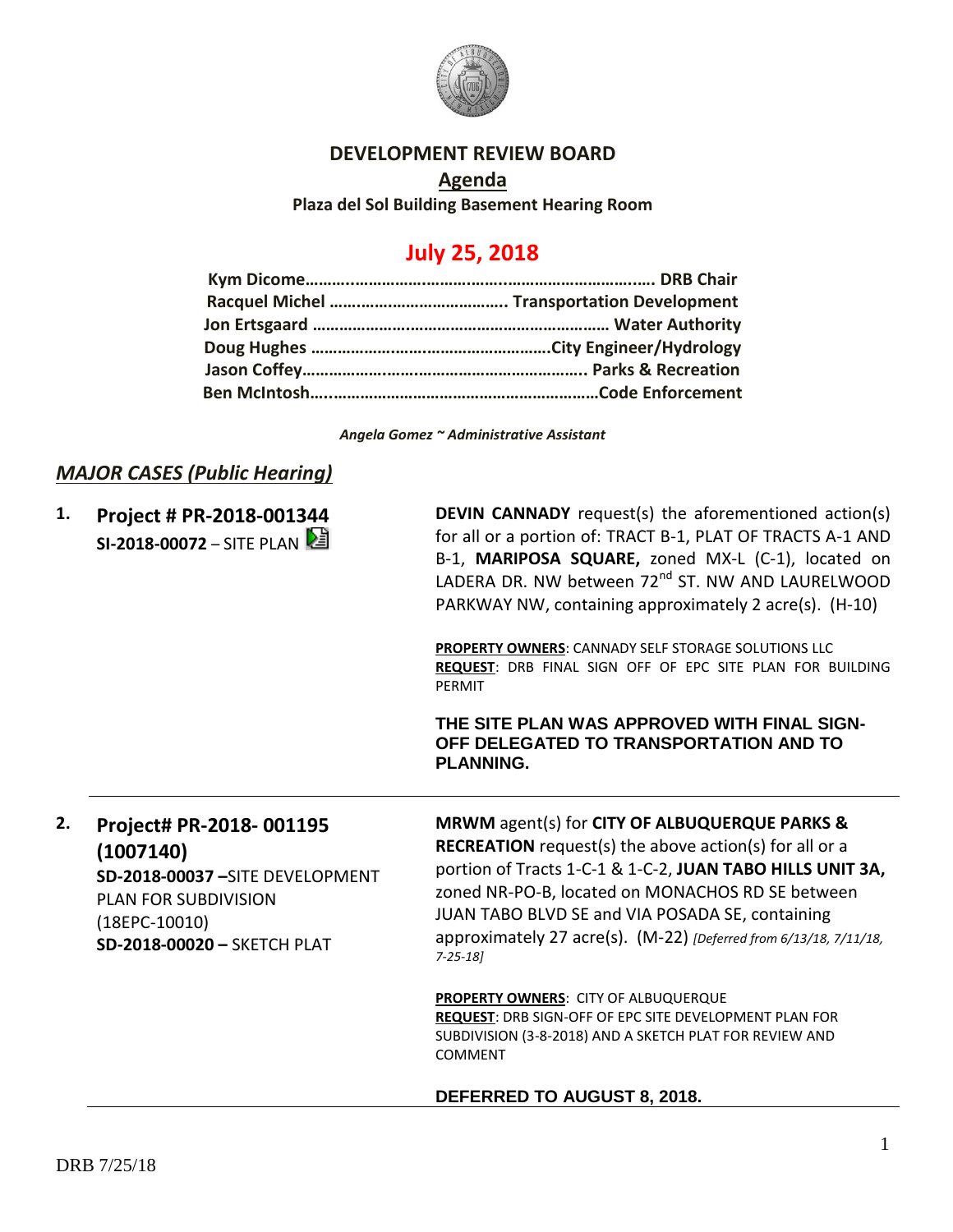| 3. | <b>Project# 1008830</b><br>18DRB-70118 AMENDED SITE<br><b>DEVELOPMENT PLAN</b><br>$(11EPC-40073)$                    | THE GROUP agent(s) for NAZISH LLC request(s) the above<br>action(s) for all or a portion of Tract(s) 3E, TOWN OF<br>ATRISCO GRANT Unit(s) A, zoned SU-1 for C-2 Uses and<br>Campground, excluding Package Liquor Sales, located on<br>VOLCANO RD NW between 98TH NW ST and 102ND ST NW<br>containing approximately 5.8 acre(s). (K-8) [deferred from<br>4/11/18. 4/18/18, 5/2/18, 5/16/18]                                                 |
|----|----------------------------------------------------------------------------------------------------------------------|--------------------------------------------------------------------------------------------------------------------------------------------------------------------------------------------------------------------------------------------------------------------------------------------------------------------------------------------------------------------------------------------------------------------------------------------|
|    |                                                                                                                      | PROPERTY OWNERS: M + RIZWANA QURAISHI<br>REQUEST: AMENDMENT TO AN APPROVED SITE DEVELOPMENT PLAN<br>PRIOR TO IDO EFFECTIVE DATE                                                                                                                                                                                                                                                                                                            |
|    |                                                                                                                      | WITH THE SIGNING OF THEINFRASTRUCTURE LIST<br>DATED 7/25/18, AND WITH AN APPROVED GRADING<br>AND DRAINAGE PLAN ENGINEER STAMP DATED<br>9/18/15, THE AMENDED SITE PLAN WAS APPROVED.                                                                                                                                                                                                                                                        |
| 4. | Project# PR-2018-001322<br>(1001440)<br>SI-2018-00061- SITE DEVELOPMENT PLAN<br>FOR BUILDING PERMIT<br>(17EPC-40053) | TIERRA WEST, LLC agent(s) for PALO ALTO. INC. request(s)<br>the aforementioned action(s) for all or a portion of Tract D-<br>3A, COORS CENTRAL NORTH, zoned NR-BP (SU-1), located<br>at 303 COORS BLVD NW, containing approximately .5631<br>acre(s). (K-10) [deferred from 7/18/18]                                                                                                                                                       |
|    |                                                                                                                      | PROPERTY OWNERS: ALVARADO DEVELOPMENT LLC<br>REQUEST: DRB SIGN-OFF OF EPC SITE DEVELOPMENT PLAN FOR<br><b>BUILDING PERMIT</b>                                                                                                                                                                                                                                                                                                              |
|    |                                                                                                                      | THE SITE PLAN FOR BUILDING PERMIT WAS<br><b>APPROVED.</b>                                                                                                                                                                                                                                                                                                                                                                                  |
| 5. | <b>Project# 1000111</b><br>18DRB-70097 MINOR - PRELIMINARY/<br>FINAL PLAT APPROVAL                                   | <b>SANDIA LAND SURVEYING LLC agent(s) for</b><br><b>NEATHERWOOD PARTNERS</b> request(s) the above action(s)<br>for all or a portion of Tract(s) B, ALTURA COMPLEX, zoned<br>MX-T/PD (SU-1 for O-1 Uses and SU-1 PRD and Office<br>Development) located at 4101 INDIAN SCHOOL RD NE<br>between CARLISLE BLVD NE and WASHINGTON ST NE<br>containing approximately 6.967 acre(s). (H-17) [deferred from<br>4/4/18, 4/11/18, 4/18/18, 7/18/18] |
|    |                                                                                                                      | PROPERTY OWNERS: NETHERWOOD PARTNERS<br>REQUEST: DIVIDE 1 EXISTING LOT INTO 2 NEW LOTS                                                                                                                                                                                                                                                                                                                                                     |
|    |                                                                                                                      | THE PRELIMINARY/FINAL PLAT WAS APPROVED.                                                                                                                                                                                                                                                                                                                                                                                                   |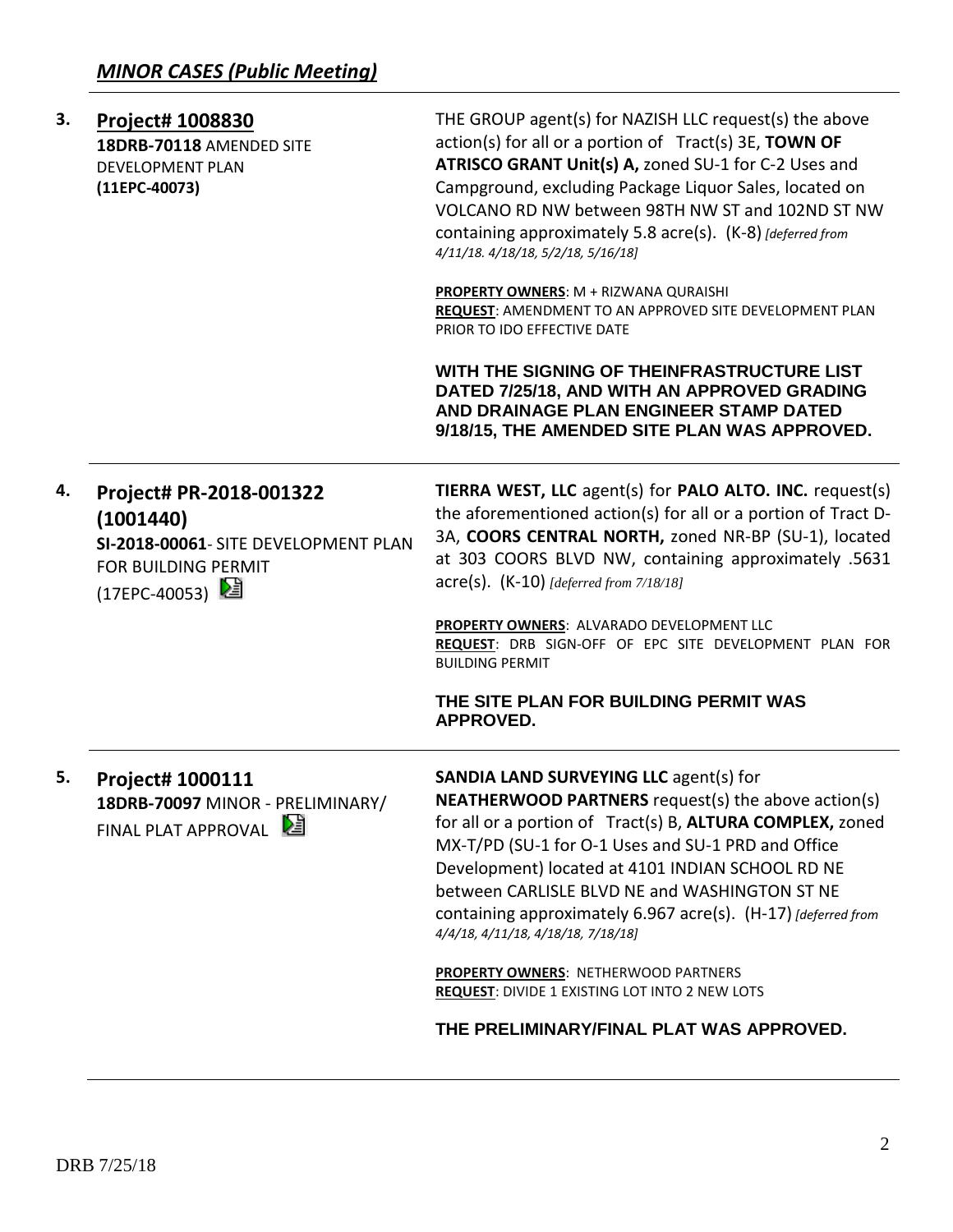# *SKETCH PLAT*

| 6. | Project # PR-2018-001331<br>(1006008)<br>SD-2018-00040- SKETCH PLAT | RAVEN'S WING CONSULTING, LLC agent(s) for WESTWAY<br><b>HOMES LLC</b> request(s) the aforementioned action(s) for all<br>or a portion of: TR A-6-B PLAT OF TRS A-6-A, A-6-B & A-6-C<br>MESA DEL SOL INNOVATION PARK (A REPL OF TR A-6 MESA<br>DEL SOL INNOVATION PARK) A6B, MESA DEL SOL<br><b>INNOVATION PARK, zoned PC located near STRYKER RD SE,</b><br>and south of STIEGLITZ AVE SE, containing approximately<br>30.0155 $\arccos( s)$ . (R-16 + S-16)<br>PROPERTY OWNERS: HEKTAR LLCC/O HUNTINGTON GROUP<br>REQUEST: CREATION OF 135 LOTS FOR SINGLE FAMILY HOMES -<br>PREVIOUSLY APPROVED PP EXPIRED 2014<br>THE SKETCH PLAT WAS REVIEWED AND COMMENTS<br><b>WERE PROVIDED.</b> |
|----|---------------------------------------------------------------------|-----------------------------------------------------------------------------------------------------------------------------------------------------------------------------------------------------------------------------------------------------------------------------------------------------------------------------------------------------------------------------------------------------------------------------------------------------------------------------------------------------------------------------------------------------------------------------------------------------------------------------------------------------------------------------------------|
| 7. | Project # PR-2018-001346<br>(1000682)<br>SD-2018-00044- SKETCH PLAT | ARCH + PLAN LAND USE CONSULTANTS agent(s) for V.<br>MOD LLC request(s) the aforementioned action(s) for all or<br>a portion of:                                                                                                                                                                                                                                                                                                                                                                                                                                                                                                                                                         |
|    |                                                                     | * 004 029TRA UB N ALBU AC LOT 4, BLOCK 29,<br>Subdivision:<br>N ABQ ACRES TR A UNIT B                                                                                                                                                                                                                                                                                                                                                                                                                                                                                                                                                                                                   |
|    |                                                                     | Address:<br>99999 ALAMEDA BLVD NE, Albuquerque, NM                                                                                                                                                                                                                                                                                                                                                                                                                                                                                                                                                                                                                                      |
|    |                                                                     | Location Description: * 005 029TRA UB N ALBU AC LOT 5,<br>BLOCK 29, SUBDIVISION N ABQ ACRES TR A UNIT B<br>Subdivision: N ABQ ACRES TR A UNIT B<br>Address:<br>99999 ALAMEDA BLVD NE, Albuquerque, NM                                                                                                                                                                                                                                                                                                                                                                                                                                                                                   |
|    |                                                                     | Location Description: * 006 029TRA UB N ALBU AC LOT 6,<br>BLOCK 29, SUBDIVISION N ABQ ACRES TR A UNIT B<br>Subdivision: N ABQ ACRES TR A UNIT B<br>99999 ALAMEDA BLVD NE, Albuquerque, NM<br>Address:                                                                                                                                                                                                                                                                                                                                                                                                                                                                                   |